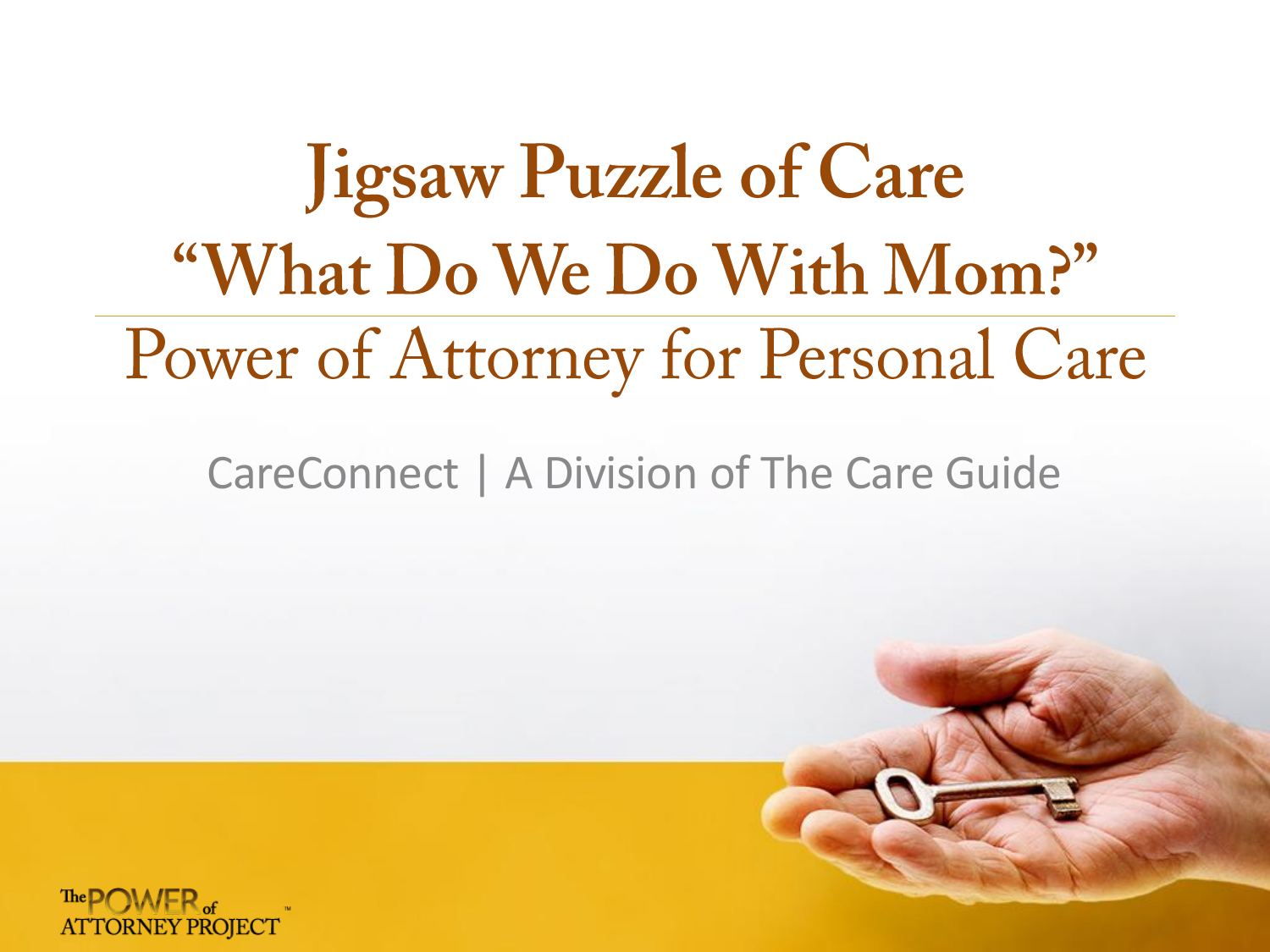# **Jigsaw Puzzle of Care**

#### **"What Do We Do With Mom?"**

• Addressing care issues for families, the importance of having a Power of Attorney and the potential consequences of not being prepared

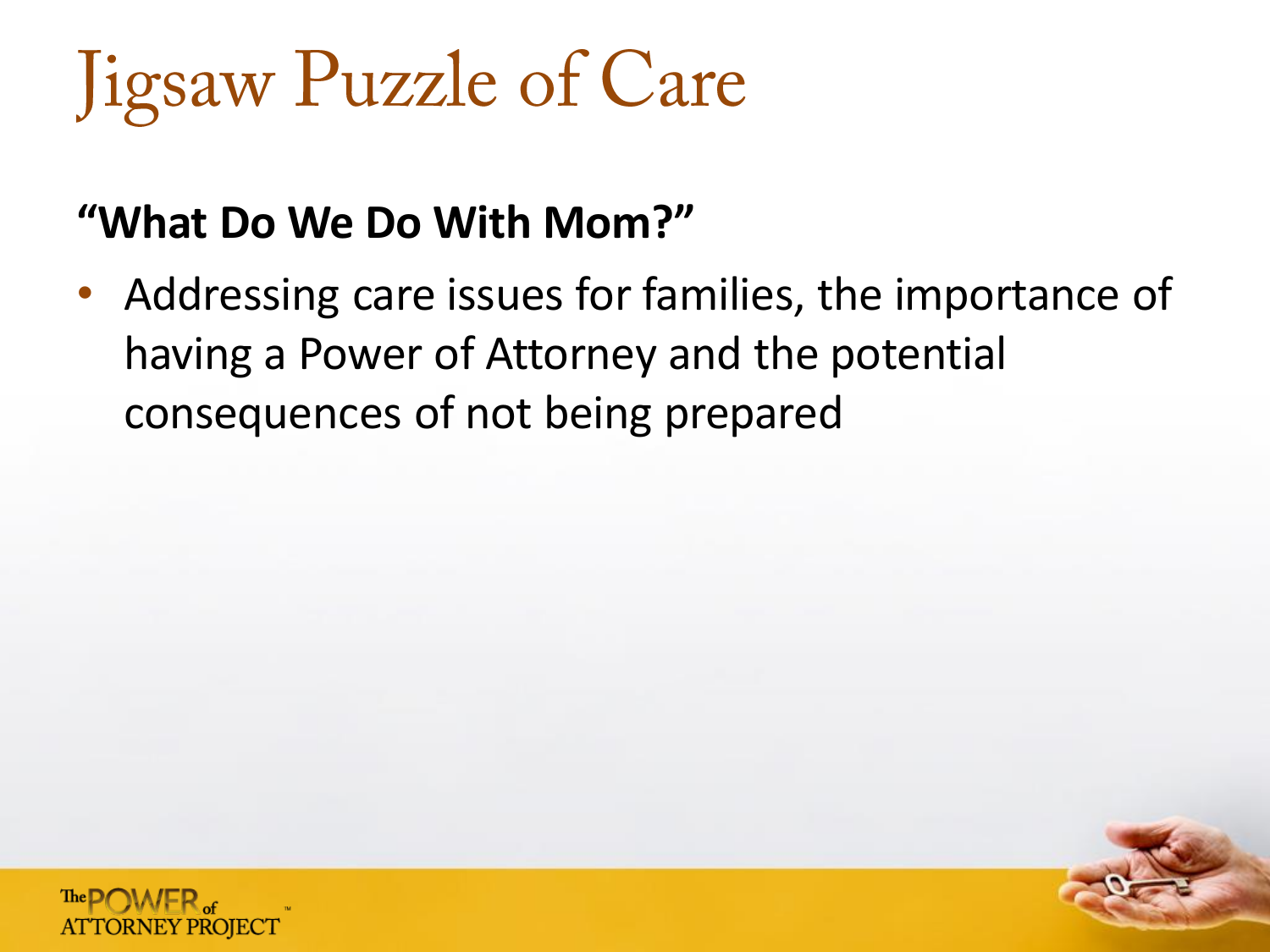# This is What I Will Cover Today...

- **The Care Guide and CareConnect**
	- What is CareConnect? Who we are and what we do.
- **Joan McDonald**
	- Who I am, my background and what I do.
- **POA and Care**
	- **Power of Attorney Relating to Care. POA information and how it will affect** your family.
- **Case Studies**
	- Challenges Any Family Can Face. Typical instances and who was involved.
- **Case Study Analysis**
	- What Worked and What Didn't with and without a POA.
- **Questions Answered**
	- POA, Living Wills and Capacity Assessments. General Information provided by the Government of Ontario

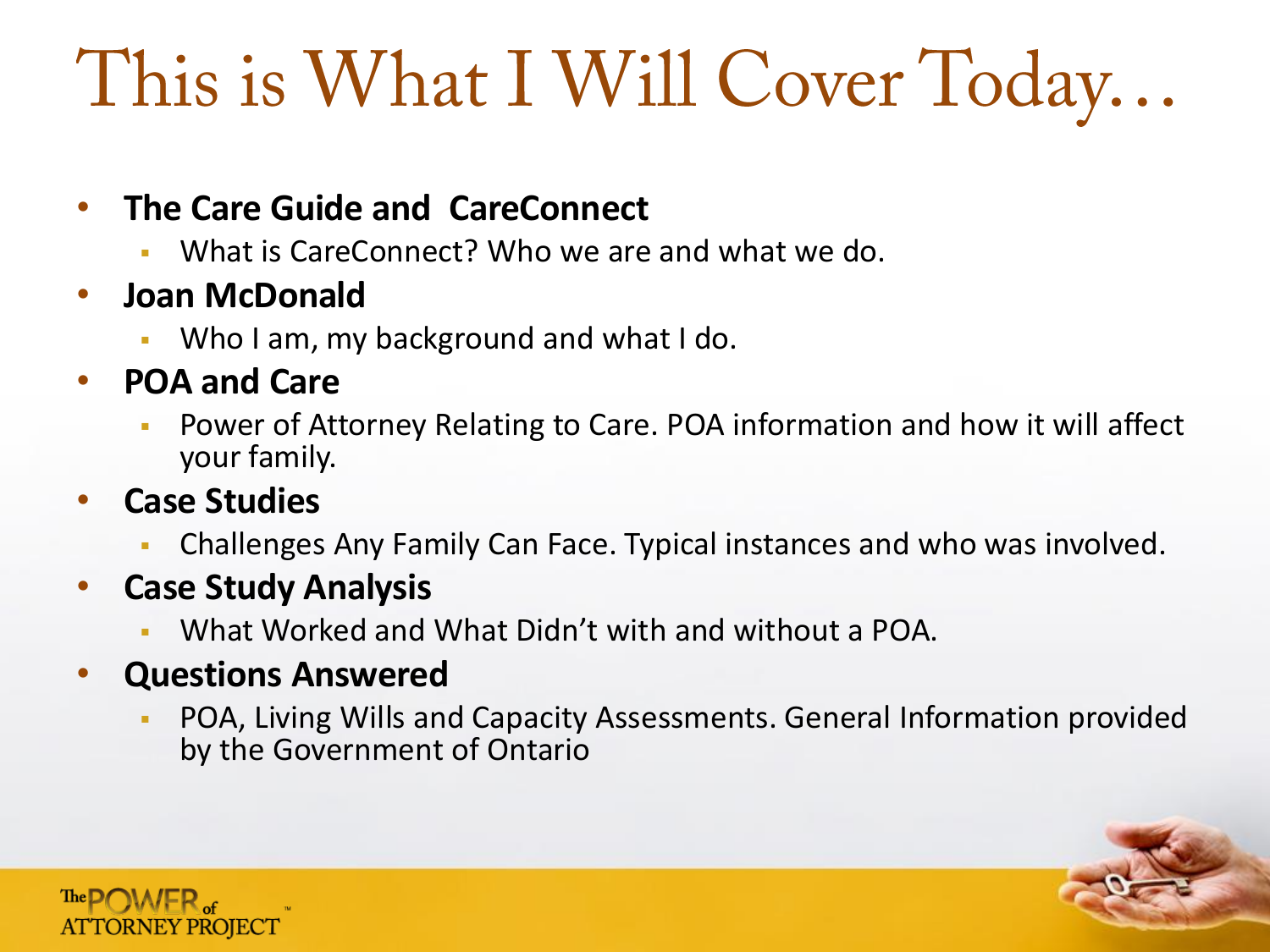### The Care Guide & The Care Guide.com

- Canada's most comprehensive resource for seniors and their families, making important life change decisions
- The Care Guide was born of our passion for helping seniors and their families through the often daunting task of finding appropriate housing and in-home services

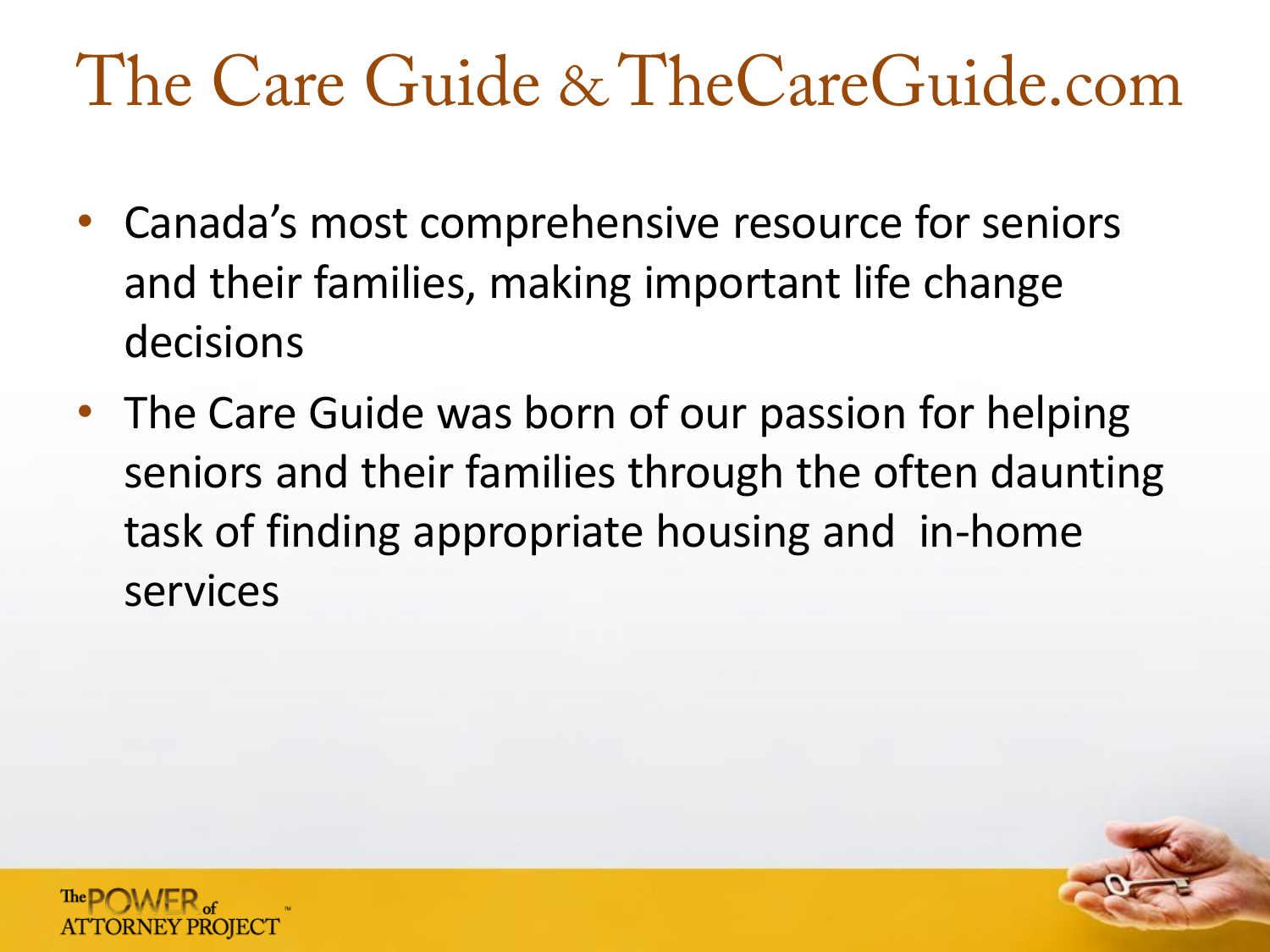### **CareConnect** (a division of The Care Guide)

- CareConnect provides a helpline and offers Eldercare Management which is a skill, developed from extensive training and hands-on experience
- Whether coping with crisis or planning ahead, we provide the knowledge, expertise, direction, trust and solutions necessary to ensure optimal quality of life for seniors and their families, and peace of mind for everyone
	- **Crisis management**
	- Situational assessments including health status, needs and preferences
	- **Transition planning**
	- Ongoing monitoring, decision support, advocacy, information & referral

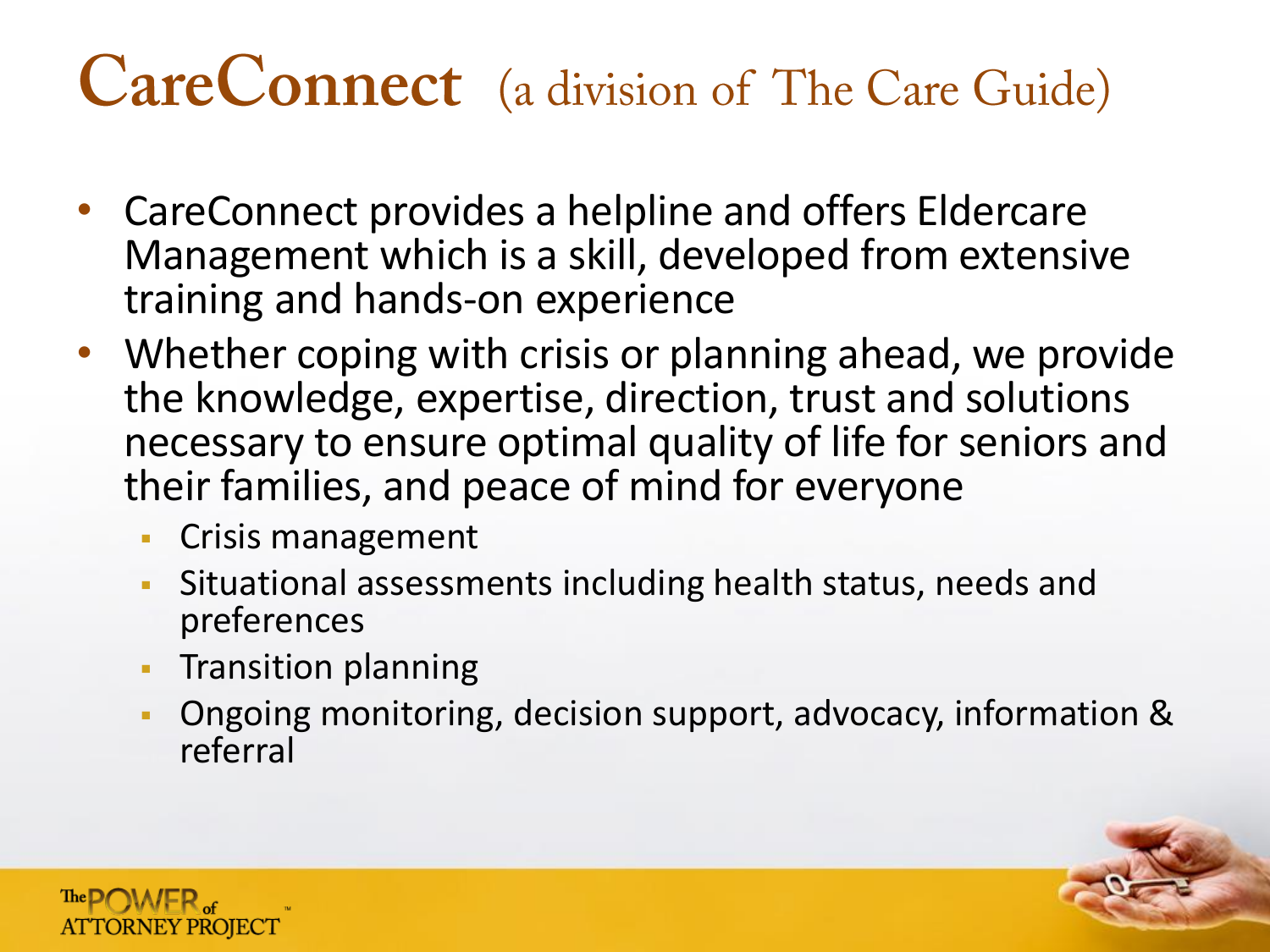### Who I Am...

- My name is **Joan McDonald**
- I am a **Registered Nurse** and a **Professional Eldercare Consultant** working for **CareConnect** a division of The Care Guide

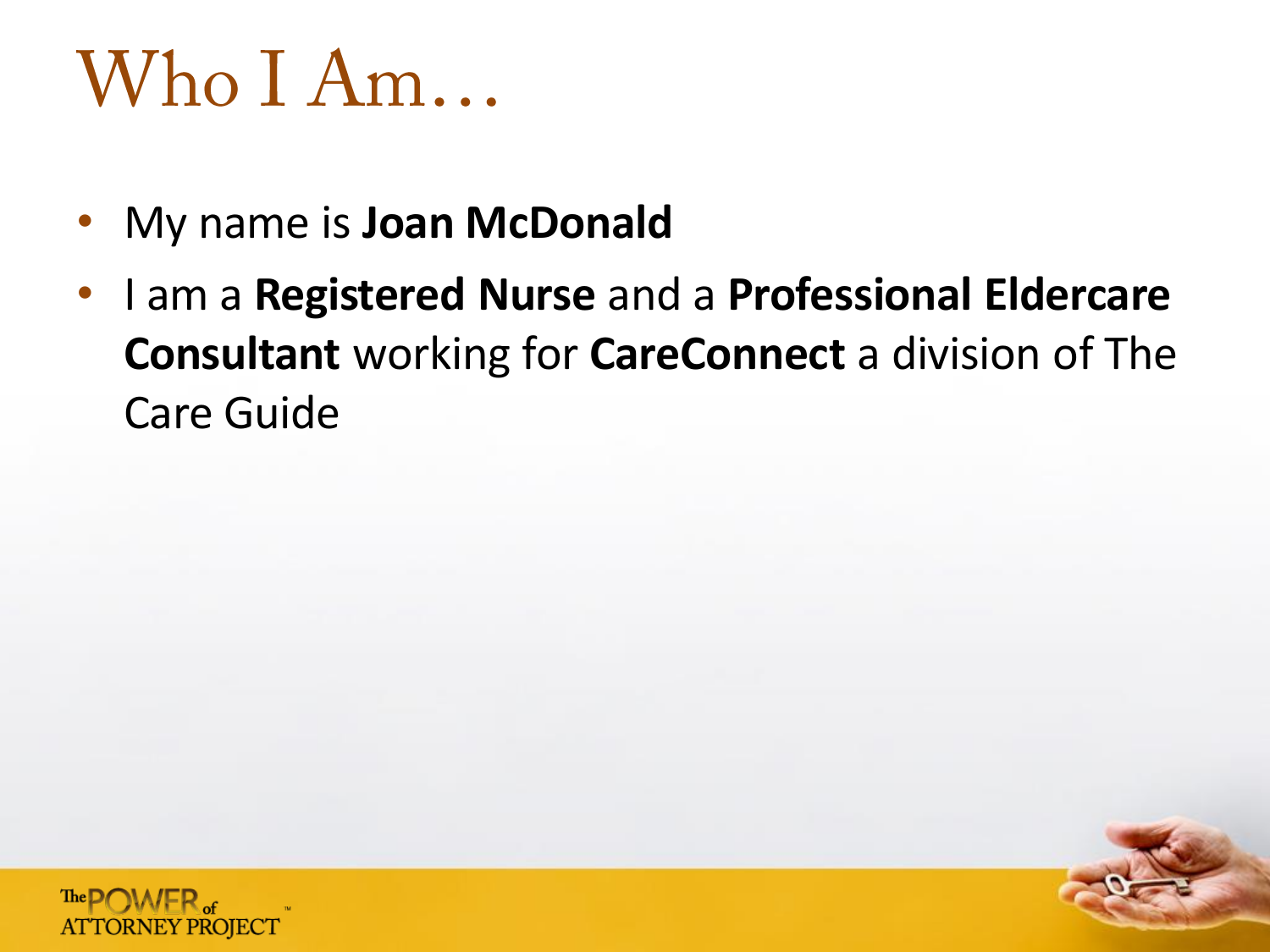# Power of Attorney

**A Power of Attorney is a legal document that gives someone else the right to act on your behalf**

There are 3 different Power of Attorney documents in Ontario

- A **Continuing Power of Attorney for Property** (CPOA) covers your financial affairs and allows the person you name to act for you even if you become mentally incapable
- A **Non-Continuing Power of Attorney for Property** covers your financial affairs but can't be used if you become mentally incapable. You might give this Power of Attorney, for example, if you need someone to look after your financial transactions while you're away from home for an extended period of time
- A **Power of Attorney for Personal Care** (POAPC) covers your personal decisions, such as housing and health care. (www.attorneygeneral.jus.gov.on.ca)
- A Power of Attorney is a legal document that gives someone else the right to act on your behalf

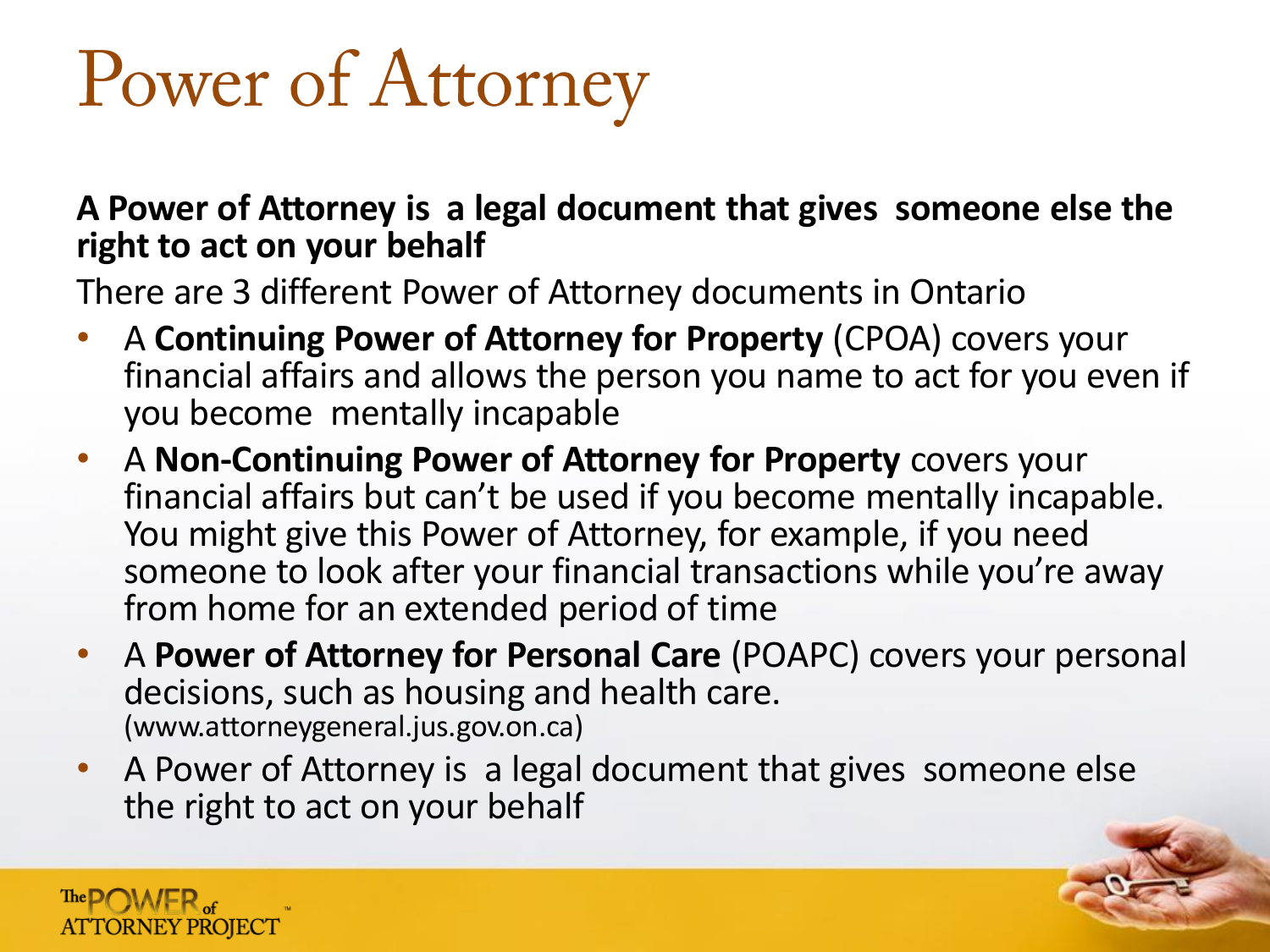# Power of Attorney forPersonal Care

- This presentation addresses the Power of Attorney for Personal Care, or (POAPC)
- For personal care and health decisions such as where you live, what you eat or what medical care you will receive if you get sick or injured, you can name someone in a power of attorney for personal care. (www.attorneygeneral.jus.gov.on.ca)

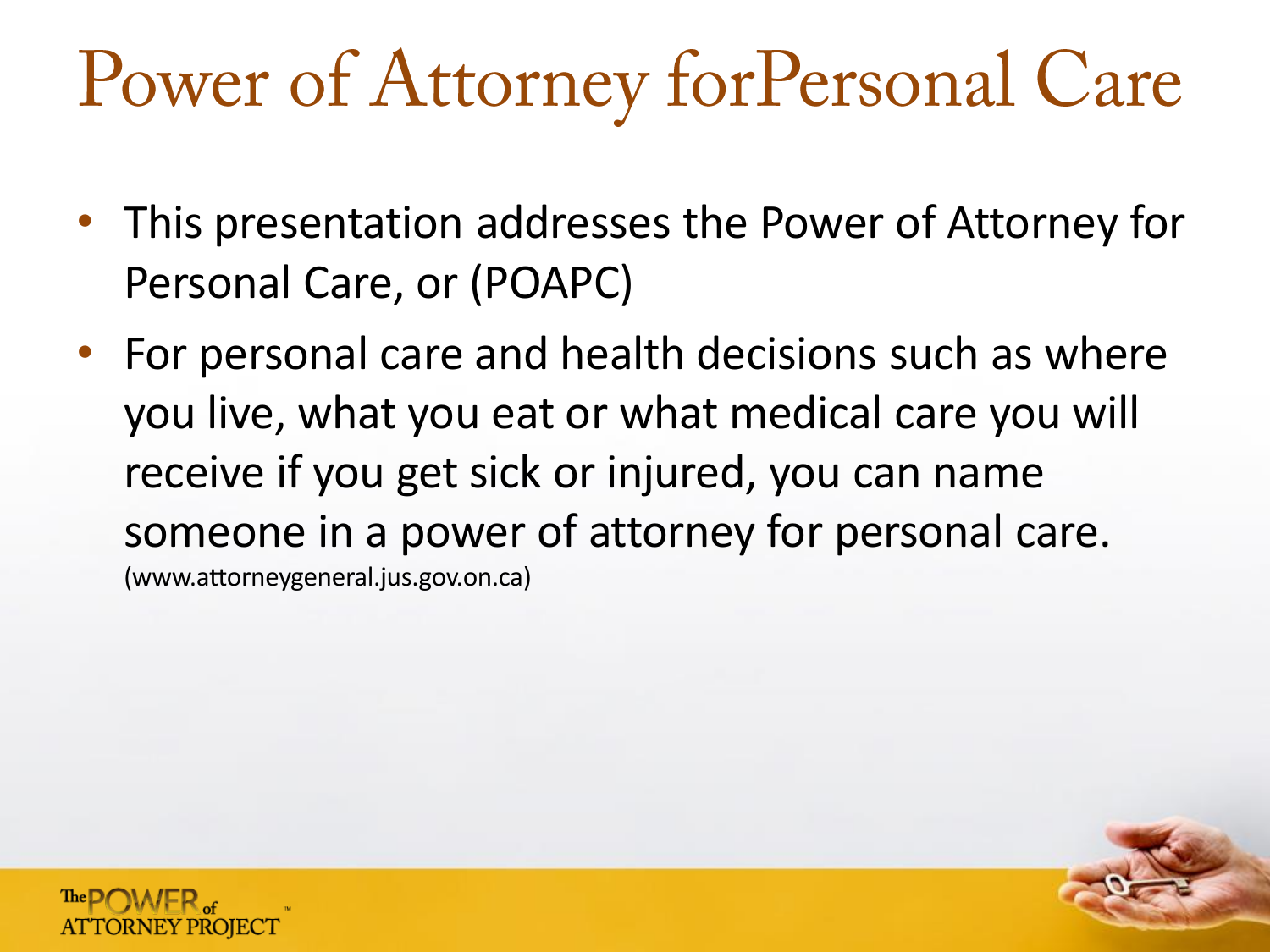### Case Study #1: Preview Continuing Power of Attorney

• Case Study 1 is an example of how the Continuing Power of Attorney document helped this family and allowed a seamless transfer of decision making from father to his family

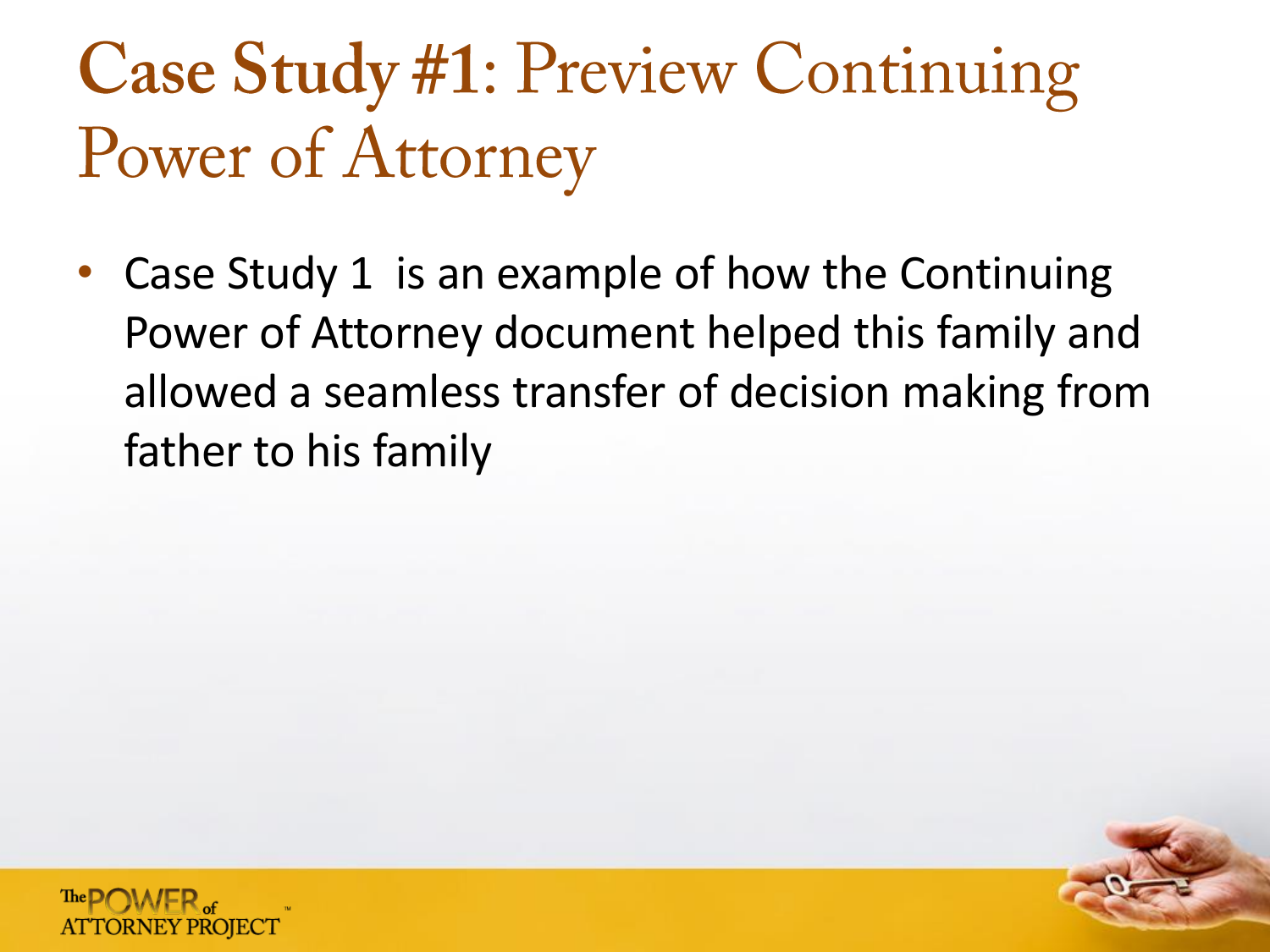### Case Study #1: Continuing Power of Attorney

- A 77 yr old male widower living independently in his own house. He has 2 grown children. Over the last 2 years he has had increased short-term memory loss.
- He does not eat proper meals, he has diminished personal care and increased frustration and agitation as his status is changing. His family members have initiated visits to a Geriatric Psychiatric Specialist which documented his diagnosis of mild to moderate Dementia .
- CareConnect was contacted by the family to assist with the management of his declining status.
- CareConnect provided a needs assessment with the client and family. A short and long-term care plan was established and care was arranged to provide his meals, personal care, outings .
- This client has a Continuing POA, which covers his financial affairs and allows his family members to act for him as he has been deemed mentally incapable.

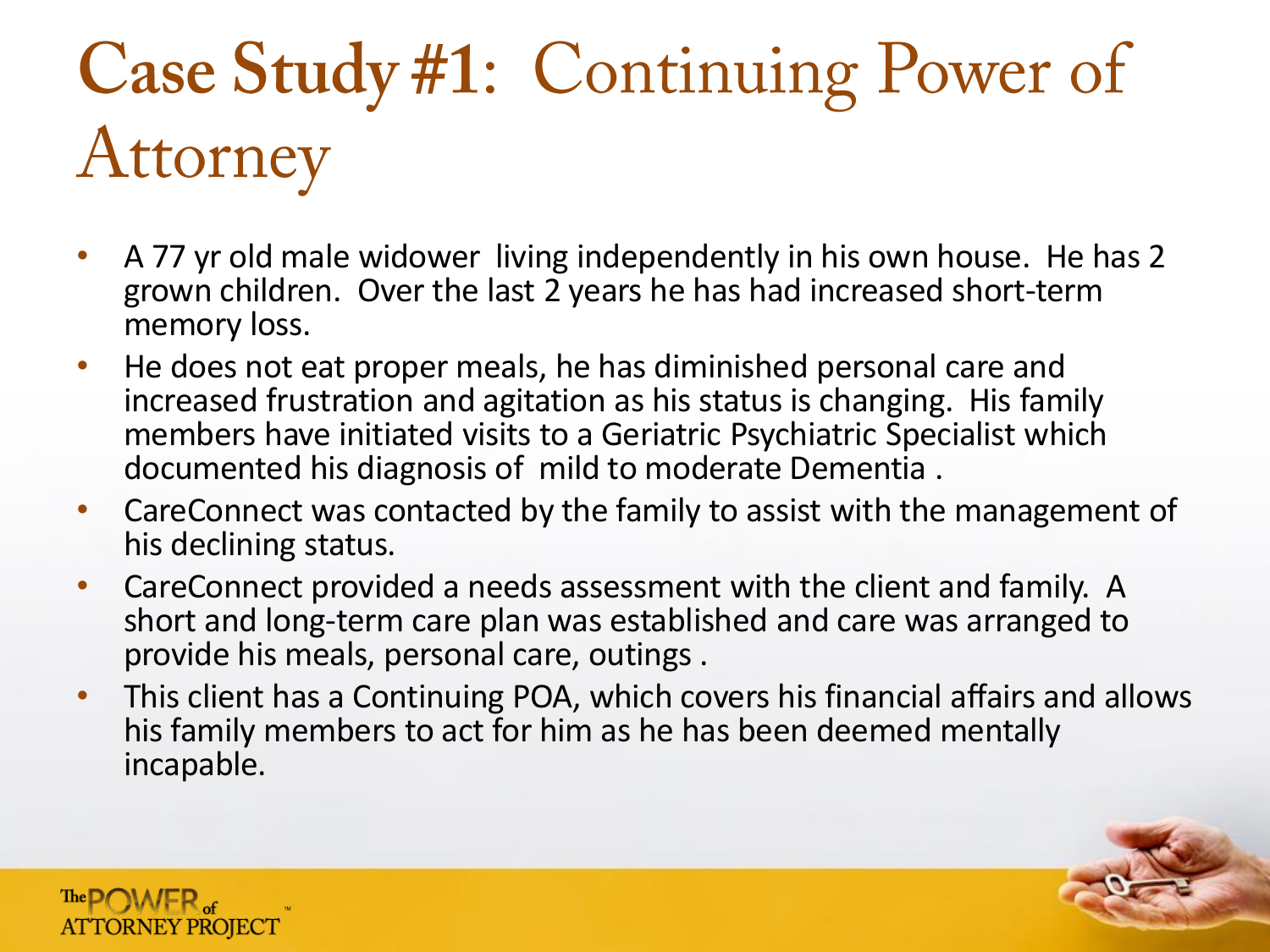### Case Study #1: Analysis Continuing Power of Attorney

- This client and his family had the foresight to have Power of Attorney forms signed to include Continuing Power of Attorney for Property
- Due this being done, there was no need for a Capacity Assessment which is a long and involved process
- They also identified the increased inability to make capable decisions of their father.
- There was a need to find help to navigate the healthcare system on behalf of their dad, which is ongoing as per is current status.
- This client has been added to a wait-list for a Long-Term Care Facility

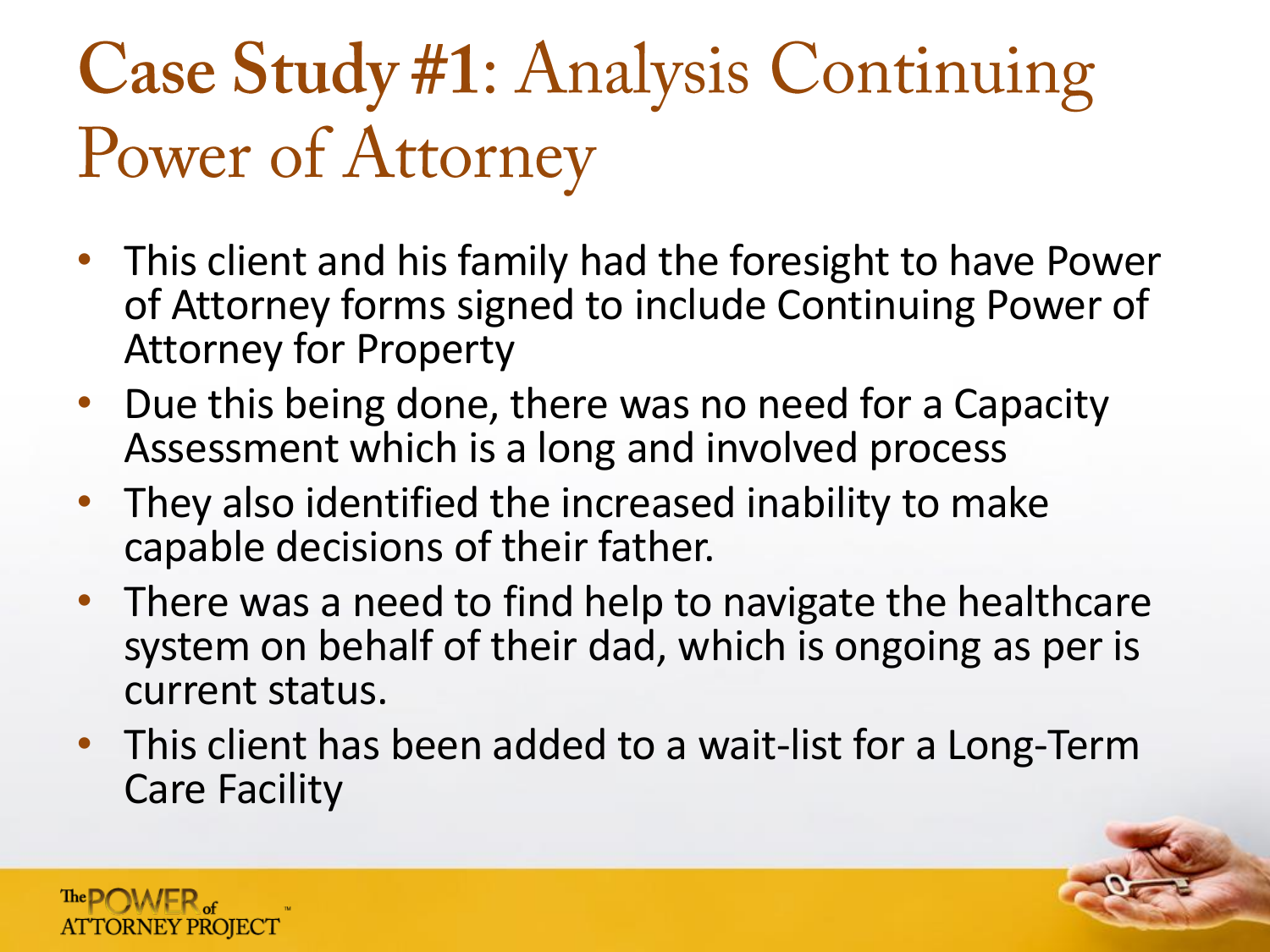# Living Wills

• A Living Will is a document you write down what you want to happen if you become ill and cannot communicate your wishes about treatment. For example: Do not want to be kept alive on artificial life supports if there is no hope of recovery.

#### **Another term for Living Will is Advanced Directives**

• A Living Will is not the same as a POA: A POA is a legal document which names a specific person to act on your behalf. A Living Will is where you write down your treatment wishes and should be part of your POA (www.attorneygeneral.jus.gov.on.ca)

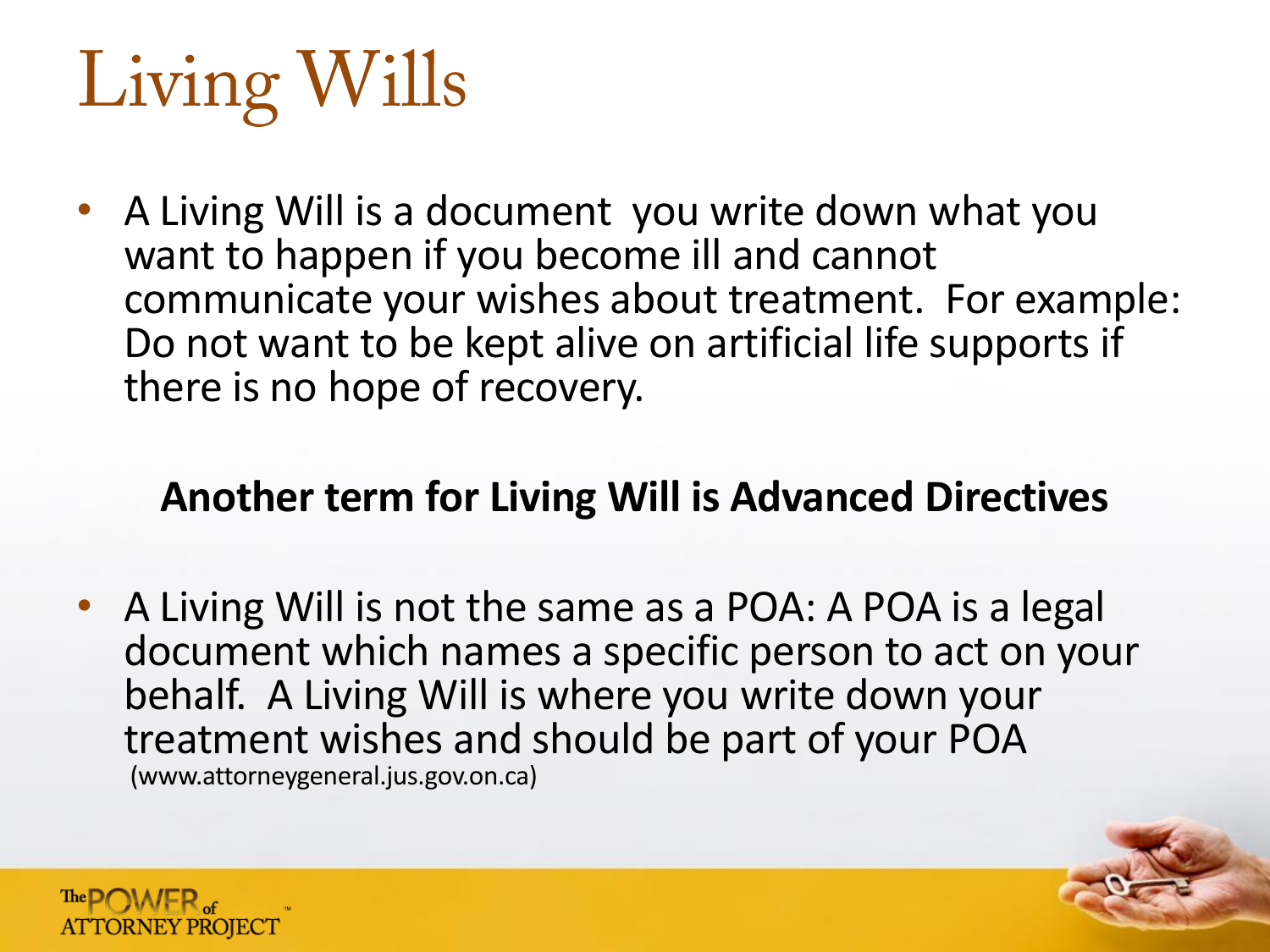### Case Study #2: Preview

#### **Professional in his mid 60's caught without a POA**

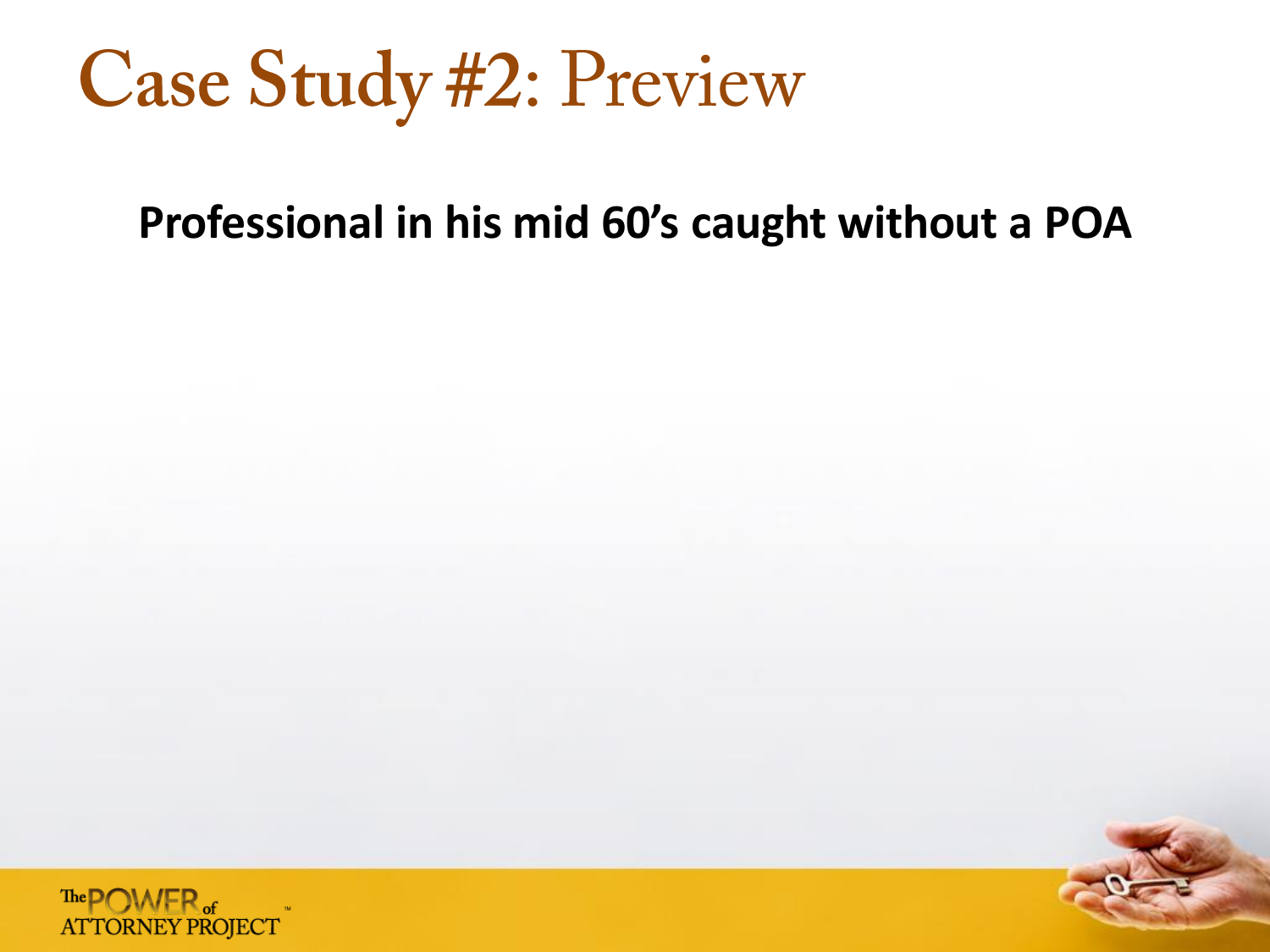### **Case Study #2**

• A 67 year old practicing lawyer when he suffered a stroke. He has right side paralysis and aphasia (a language disorder due to injury), and was unable to speak. He lacked the ability to make informed decisions. I met this client following a referral from his doctor. He did not have a Power of Attorney set up assuming he would attend to it when he was older. His son has become his decision maker.

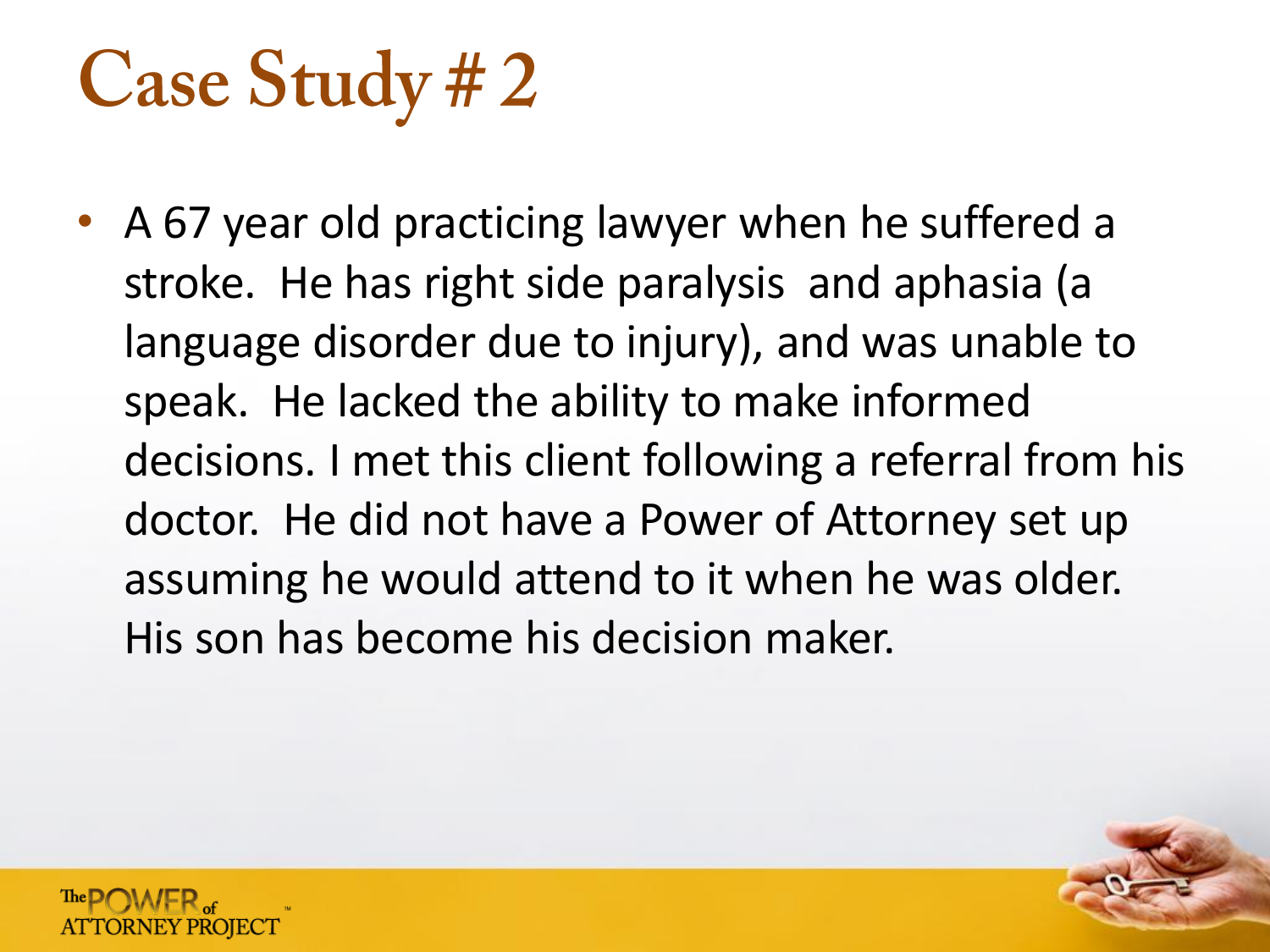### Case Study # 2: Analysis

- This client could not relay his wishes and the family had to make decisions for him. This resulted in total frustration and depression for the client which affected his recovery. Over the following year his capacity has improving.
- How could the outcome have been better? The client needed POA and written his Living Will making his care plans known so the his family could have abided by his wishes instead of guessing. Its never too early.

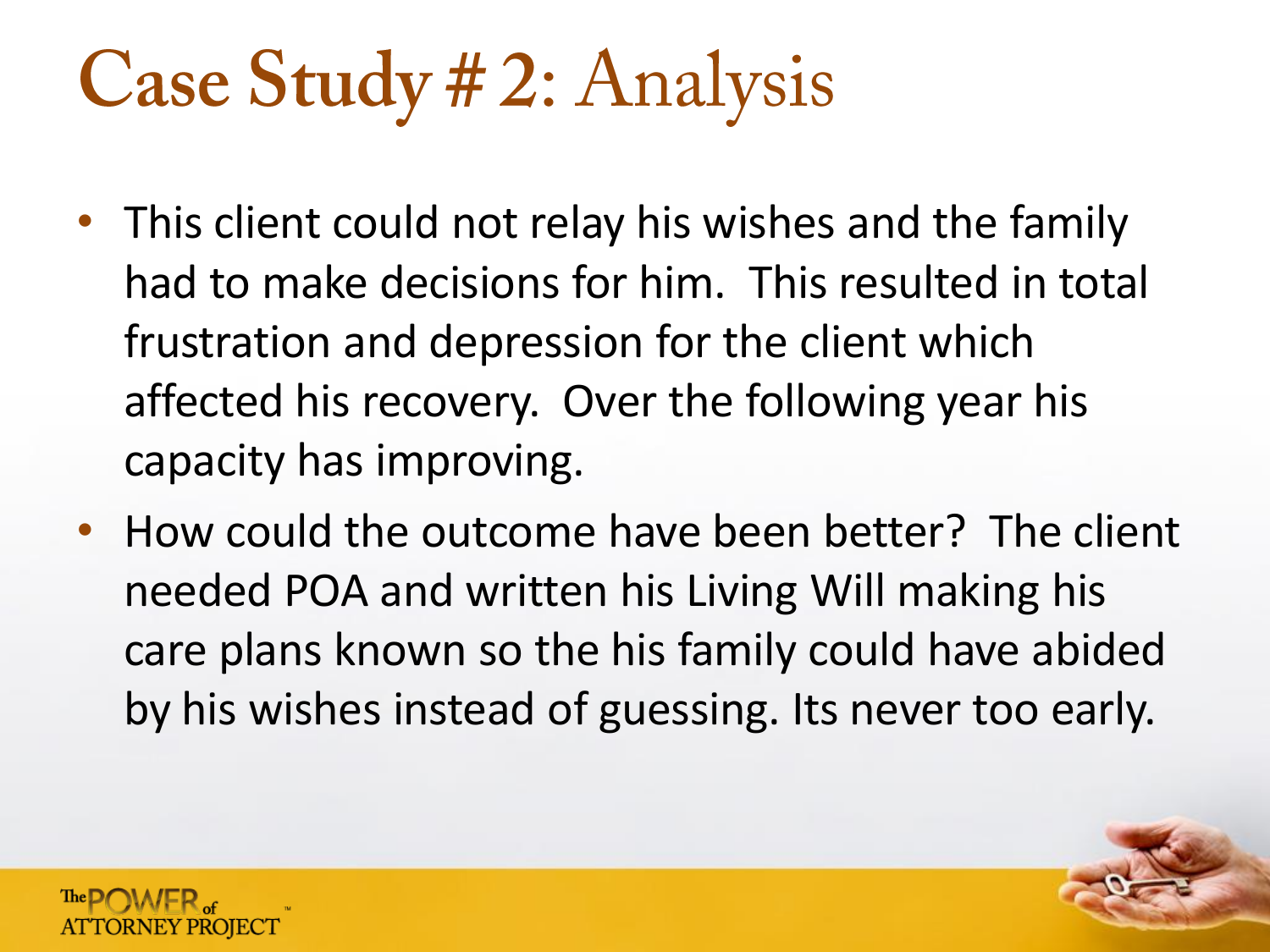# **Capacity Assessment**

- Mediation of matters of capacity, consent, civil committal and substitute decision making www.ccboard.on.ca
- Capacity Assessment is the formal assessment of a person's mental capacity to make decisions about property and personal care. Under the Substitute Decisions Act, many situations require capacity assessments to be conducted by specially qualified assessors who must follow specific guidelines. (www.attorneygeneral.jus.gov.on.ca)

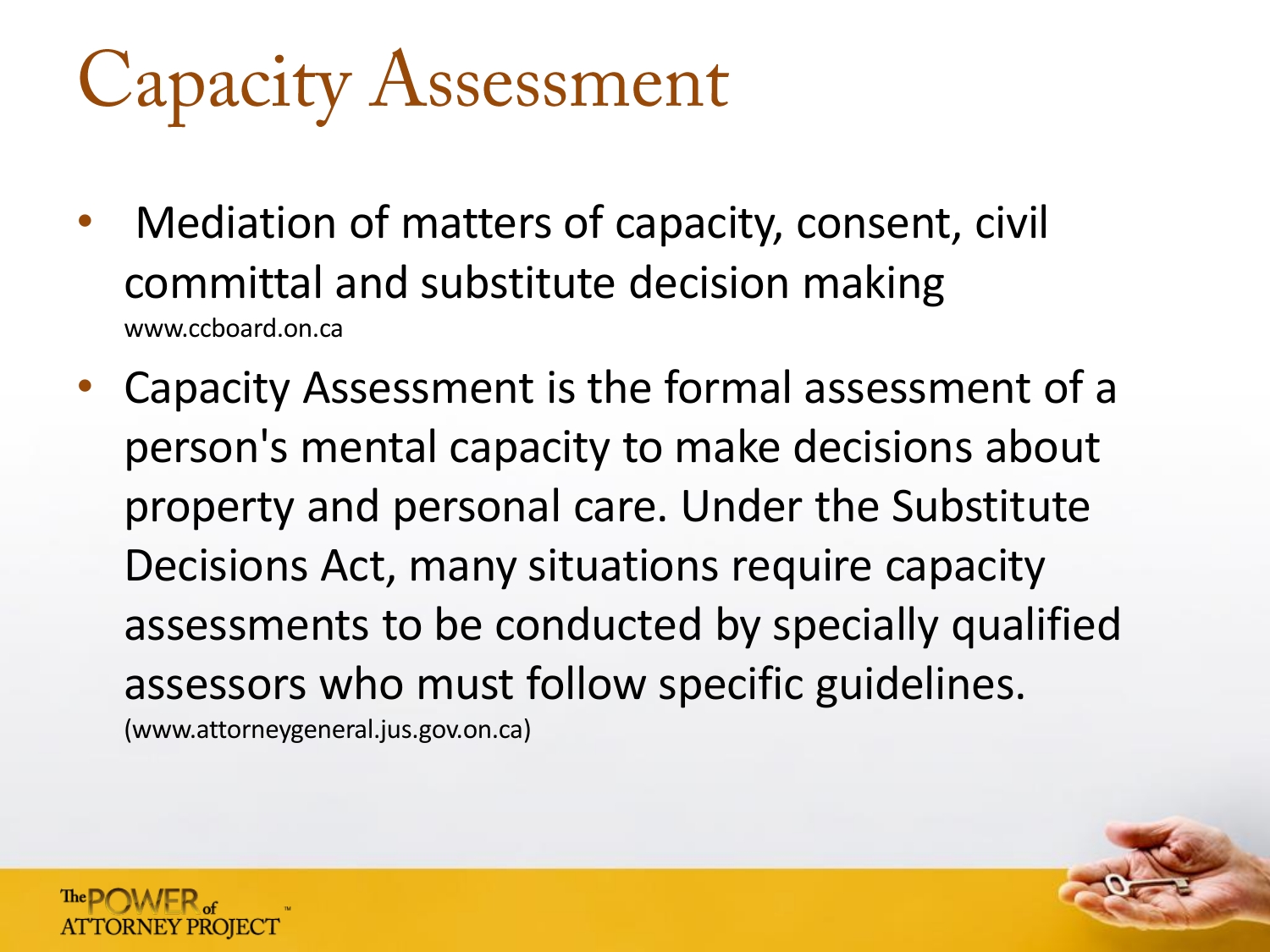#### **How is mental incapacity defined?**

- In Ontario, a finding of incapacity relates to certain types of decisions.
- For example, a person who is found mentally incapable of managing their property or finances is not necessarily incapable of making decisions regarding their personal care.
- A person is incapable of personal care if they are not able to understand information that is relevant to making a decision concerning their own **health care**, **nutrition**, **shelter**, **clothing**, **hygiene** or **safety**, or is not able to appreciate the reasonably foreseeable consequences of a decision or lack of decision. (www.attorneygeneral.jus.gov.on.ca)

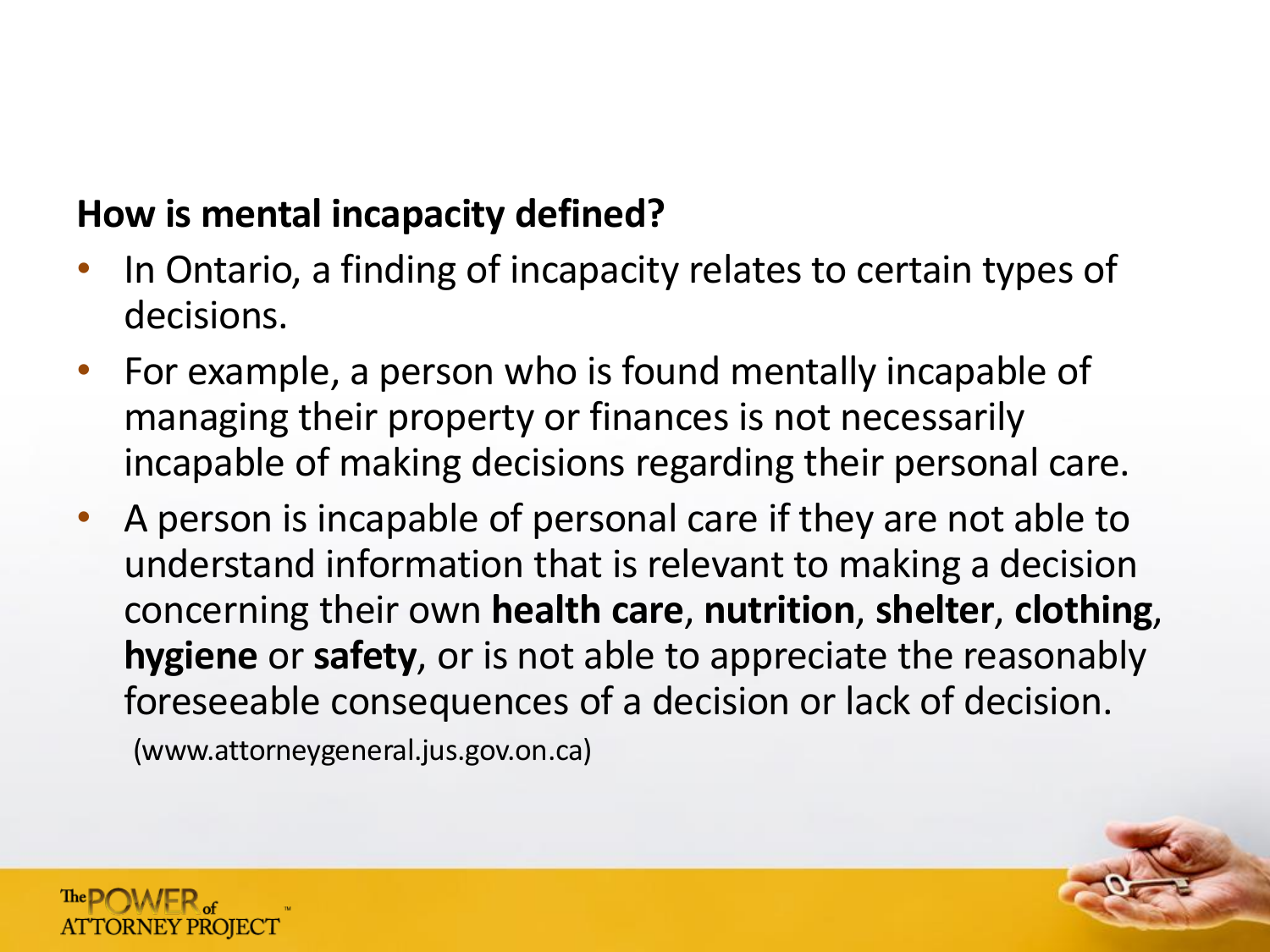### **Substitute Decision Act**

The Substitute Decisions Act (SDA) is a law that governs what may happen when someone is not mentally able to make certain kinds of decisions. The Act covers financial or property management decisions, and decisions about personal care, which include health care, food, housing, and safety.

#### **A person who makes decisions for another person is called a "substitute decision-maker."**

(www.attorneygeneral.jus.gov.on.ca)

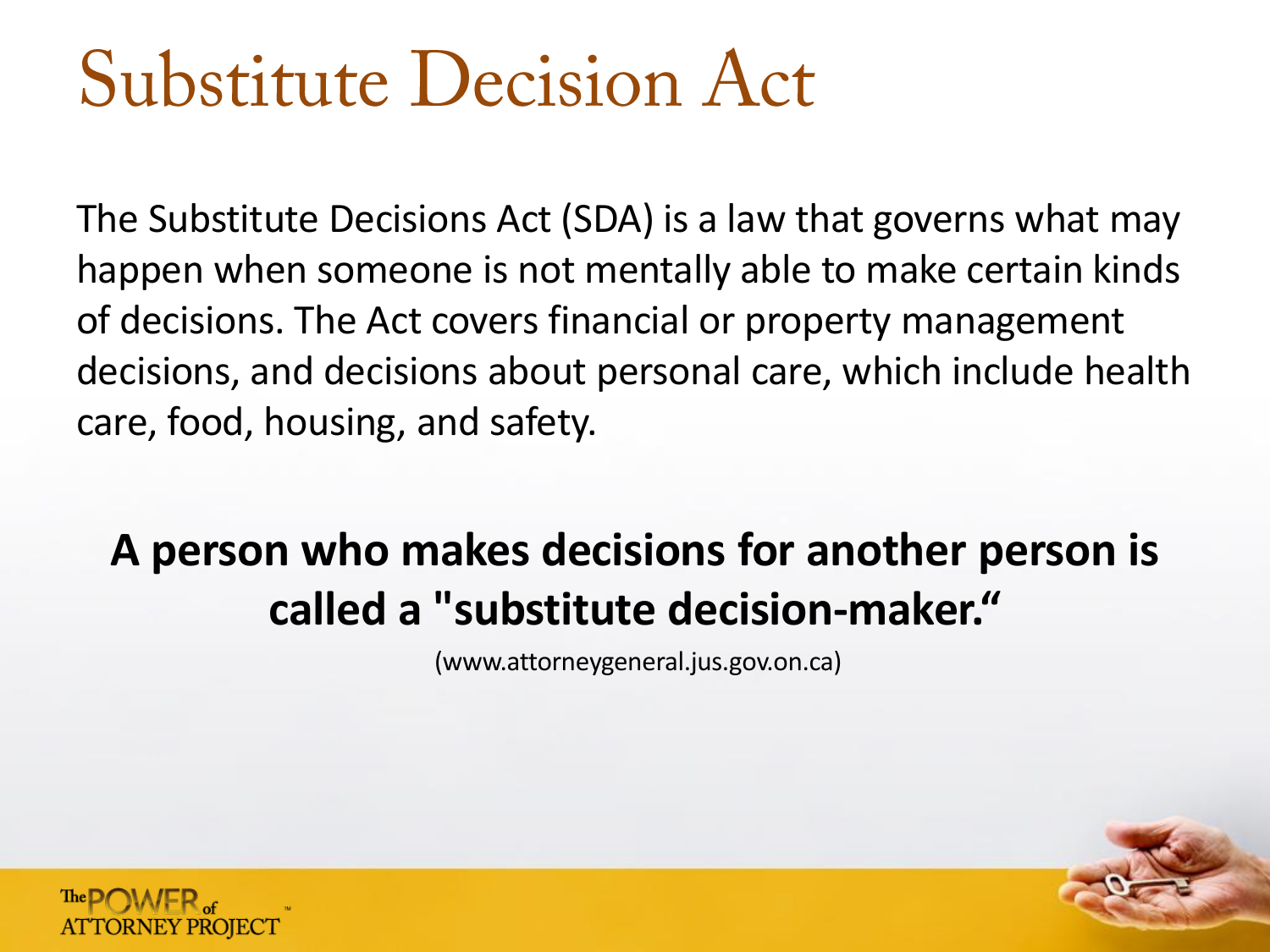### Case Study #3: Preview

**This case study illustrates the steps to be taken when appointed a Substitute Decision Maker**

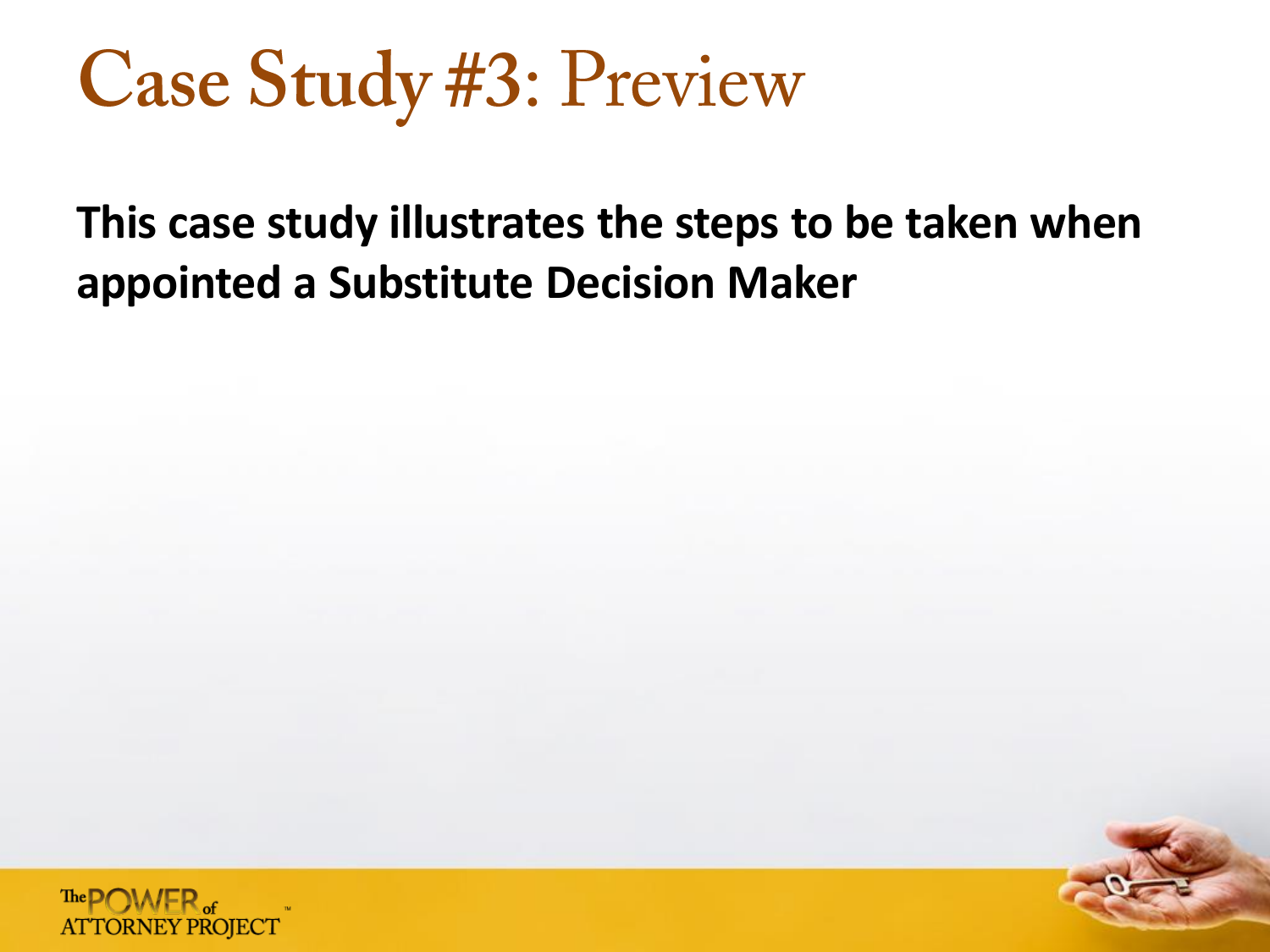### **Case Study #3**

A 94 year old independent outgoing woman with 2 grown children. She fell and fractured her hip. Following surgery she became confused, disoriented and uncooperative. Her daughter became her Substitute Decision Maker. Before hospital discharge, a care conference was held and this woman needed 24/7 care and was deemed palliative at that time. The daughter started the process of problem solving what her mothers options were. The reality hit her about the shocking cost of care: homecare, retirement homes and long term care. The family had to struggle with all different aspects of her mothers care. She was discharged to her home with accompanying care

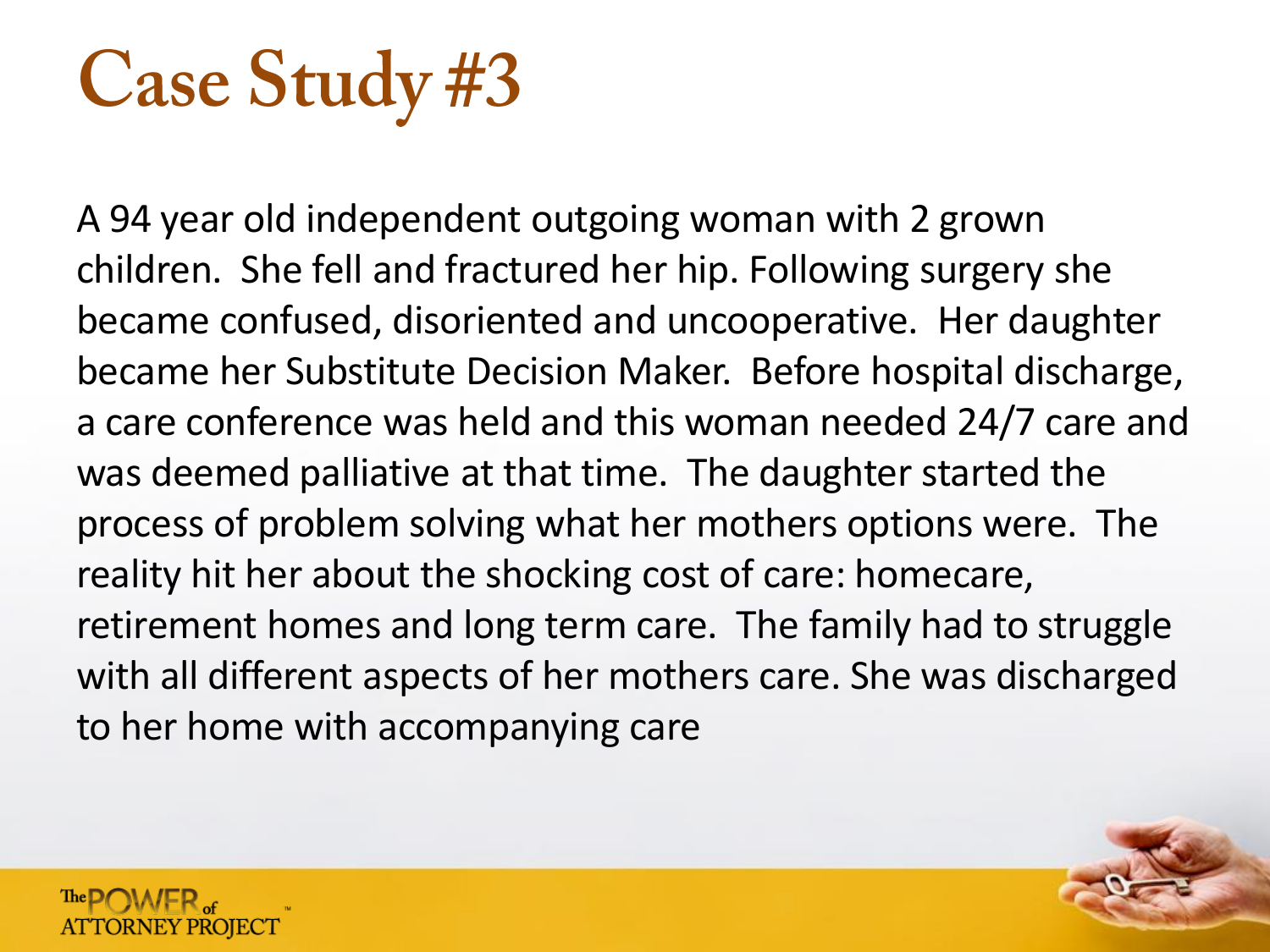### Case Study #3: Analysis

The family needed professional help to navigate the maze of healthcare. CareConnect was able to provide solutions to the daughter as she was unexpectedly put in the role of Substitute Decision Maker. Respite care vs. retirement homes and appropriate levels of care in the home, both public and private. Hourly care at that time was over \$550/day. Retirement homes with assistance can be over \$5000/month. Long Term care with a private room and bath is \$2300/month. However there were wait lists for all the homes the family had chosen between 1- 4 years. Working with the CCAC and CareConnect this woman was able to go home with care and steadily improved.

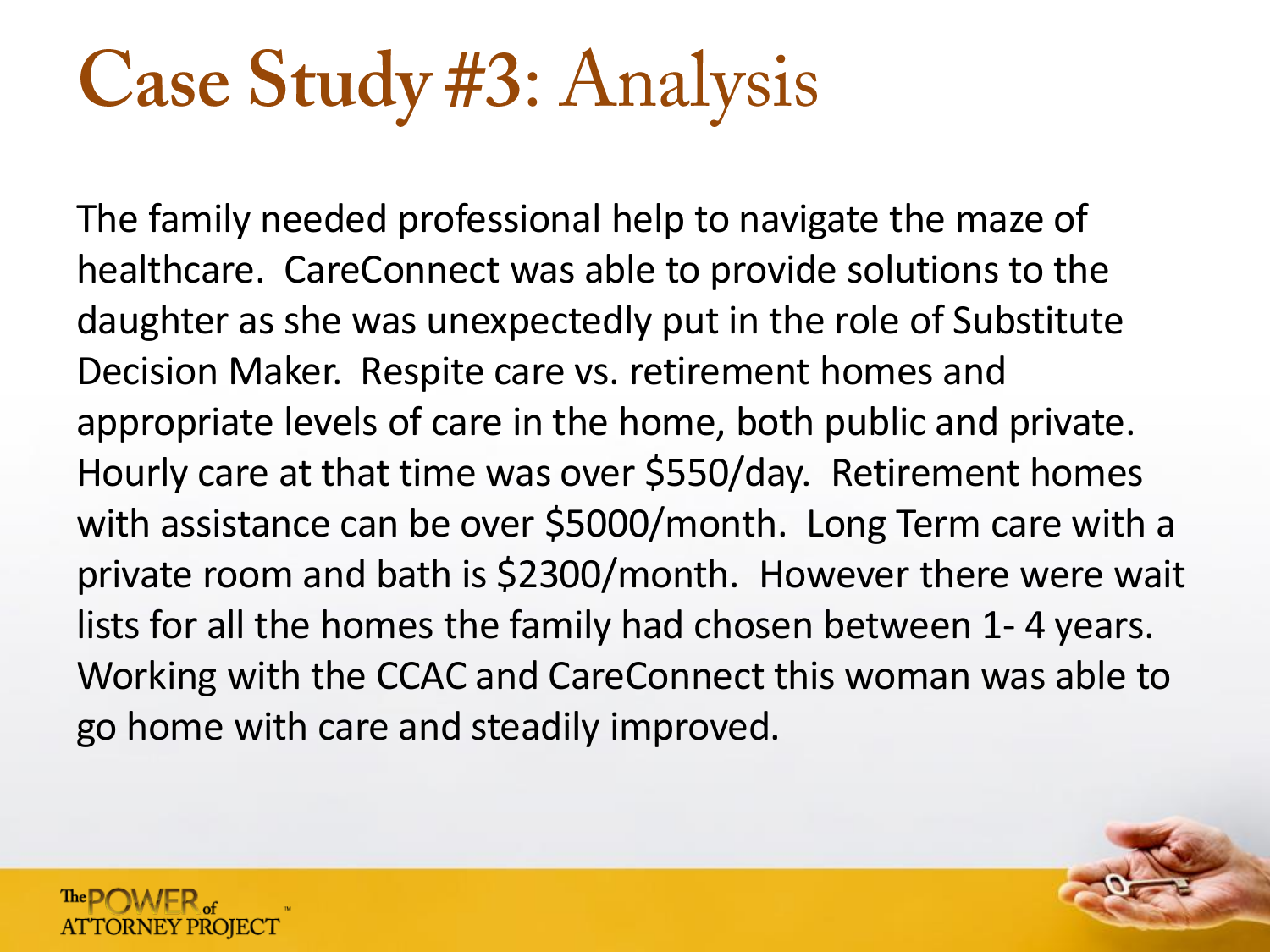### "What Do We Do With Mom?"

- Go through the Power of Attorney process and have all 3 documents signed.
- Choose the person you assign and that is the person(s) you trust to represent you.
- The best protection is to obtain legal advice, optional.
- Keep your POA in a safe place (ie: a safety deposit box)
- Review as your care needs change, as you age

#### **How do we find solutions?**

- Call the CareConnect helpline 1 (800) 311-CARE
- www.thecareguide.com

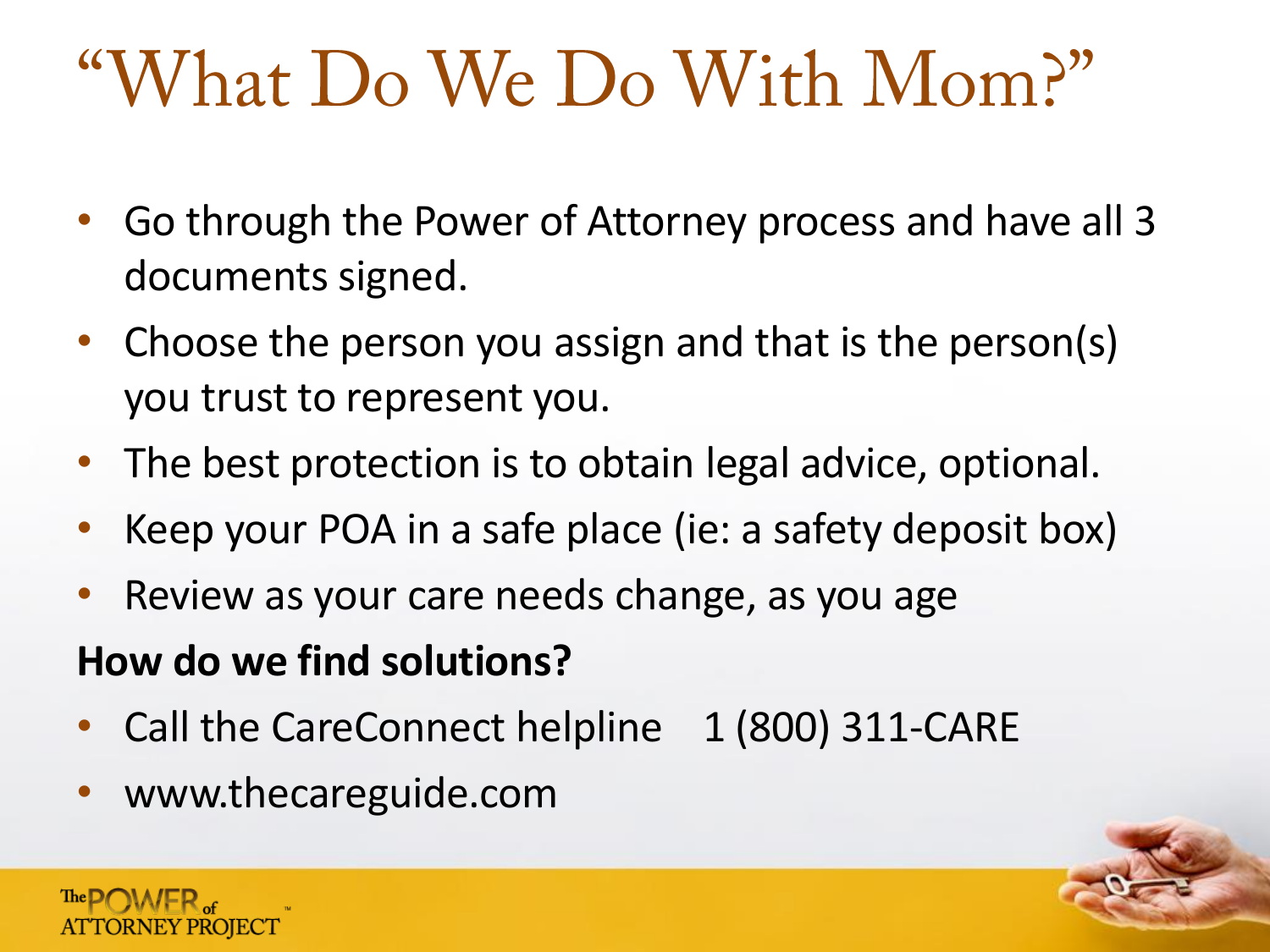

### Eldercare is a Concern for Us All